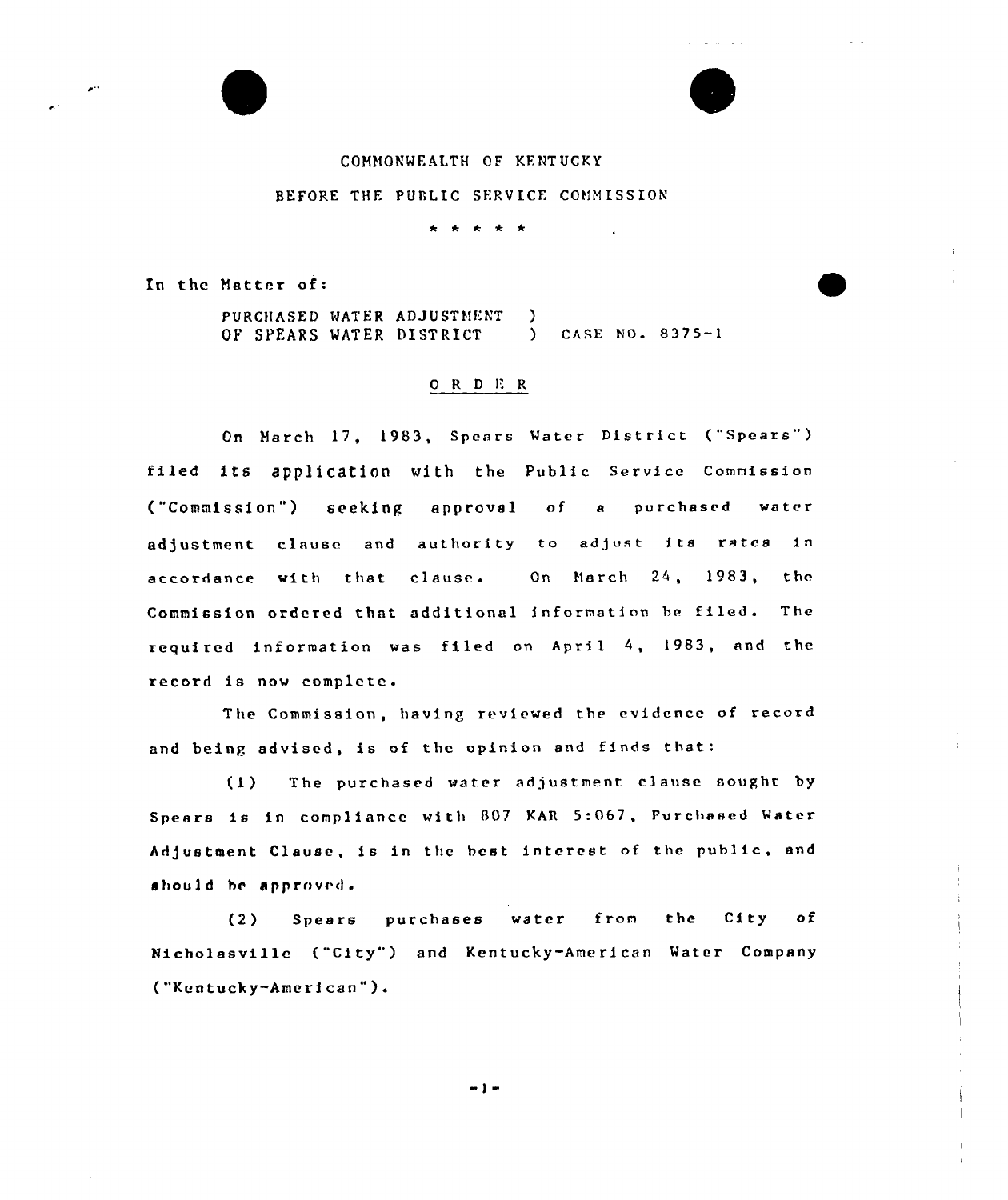



(3) The City increased the wholesale cost of water from  $$.55$  per  $1,000$  gallons to  $$.81$  per  $1,000$  gallons plus \$2.50 per month service charge, effective with bills rendered in April, 1983.

(4) Kentucky-American increased the wholesa1e cost of water by approximately \$.07 per  $1,000$  gallons pursuant to an Order of the Public Service Commission in Case No. 8571, Notice of Adjustment of the Rates of Kentucky-American Mater Company, ef fective March 12, 1983.

(5) The statement of water purchased and sold fiIed by Spears for the <sup>12</sup>—month period ending December 3), 1902, shows that Spears has an overall line loss of approximately 18 percent. The line loss was adjusted to the maximum of 15 percent allowed by the Commission.

(6) The calculations made by Spears for its purchased water adjustment nrc incorrect dve to mathematical errors. The total allowable increase in purchased water costs is \$ 24,246 resulting in <sup>a</sup> purchased water adjustment of \$ .29 per 1,000 gallons.

(7) The financial exhibits filed by Spears indicate that it cannot. absorb an increase of this magnitude in the wholesale cost of water.

(8) The purchased water adjustment in the amount of  $$.29$  per 1,000 gallons and the rates in Appendix A are fair, just and reasonable and should be approved.

 $-2-$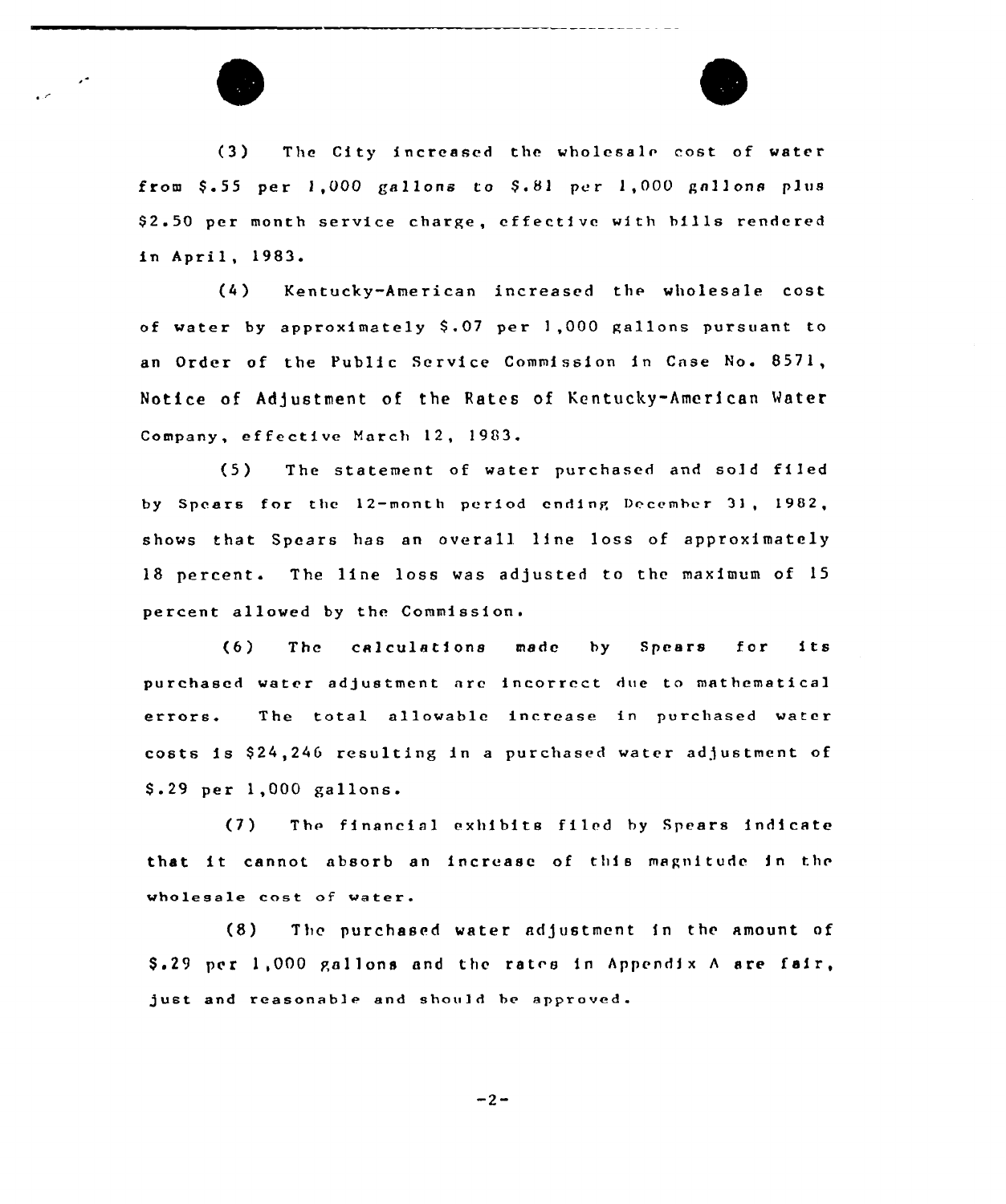IT IS THEREFORE ORDERED that the purchased water adjustment clause sought by Spears is hereby approved effective on and after the date of this Order.

IT IS FURTHER ORDERED that the purchased water adjustment in the amount of  $$.29$  per  $1,000$  gallons and the rates in Appendix <sup>A</sup> be and they hereby are approved for service rendered on and after the date of this Order.

IT IS FURTHER ORDERED that for the purpose of future application of the purchased water adjustment clause of Spears, the base rates for purchased water shall be:

Supplier Rates

| and the contract of the components of the contract of |                                                                               |                                                                                                       |
|-------------------------------------------------------|-------------------------------------------------------------------------------|-------------------------------------------------------------------------------------------------------|
| City of Nicholasville Service Charge                  | All water used                                                                | $$2.50$ per month<br>$.81$ per 1,000 gal.                                                             |
| Kentucky-American<br>Water Company                    | Service Charge<br>First 12,000 gal.<br>Next 588,000 gal.<br>Over 600,000 gal. | $$30.40$ per month<br>\$1.106667 per 1,000 gal.<br>$.868000$ per 1,000 gal.<br>.773333 per 1,000 gal. |

IT IS FURTHER ORDERED that within 30 days of the date of this Order, Spears shall file with the Commission its revised tariff sheets setting out the purchased water adjustment clause and the rates approved herein.

Done at Frankfort, Kentucky, this 29th day of April, 1983.

PUBLIC SERVICE COMMISSION

ATTEST:  $\overrightarrow{Vj_{\text{ce}}}\overrightarrow{Vj_{\text{ce}}}\overrightarrow{C}$ 

Secretary Commissioner Q